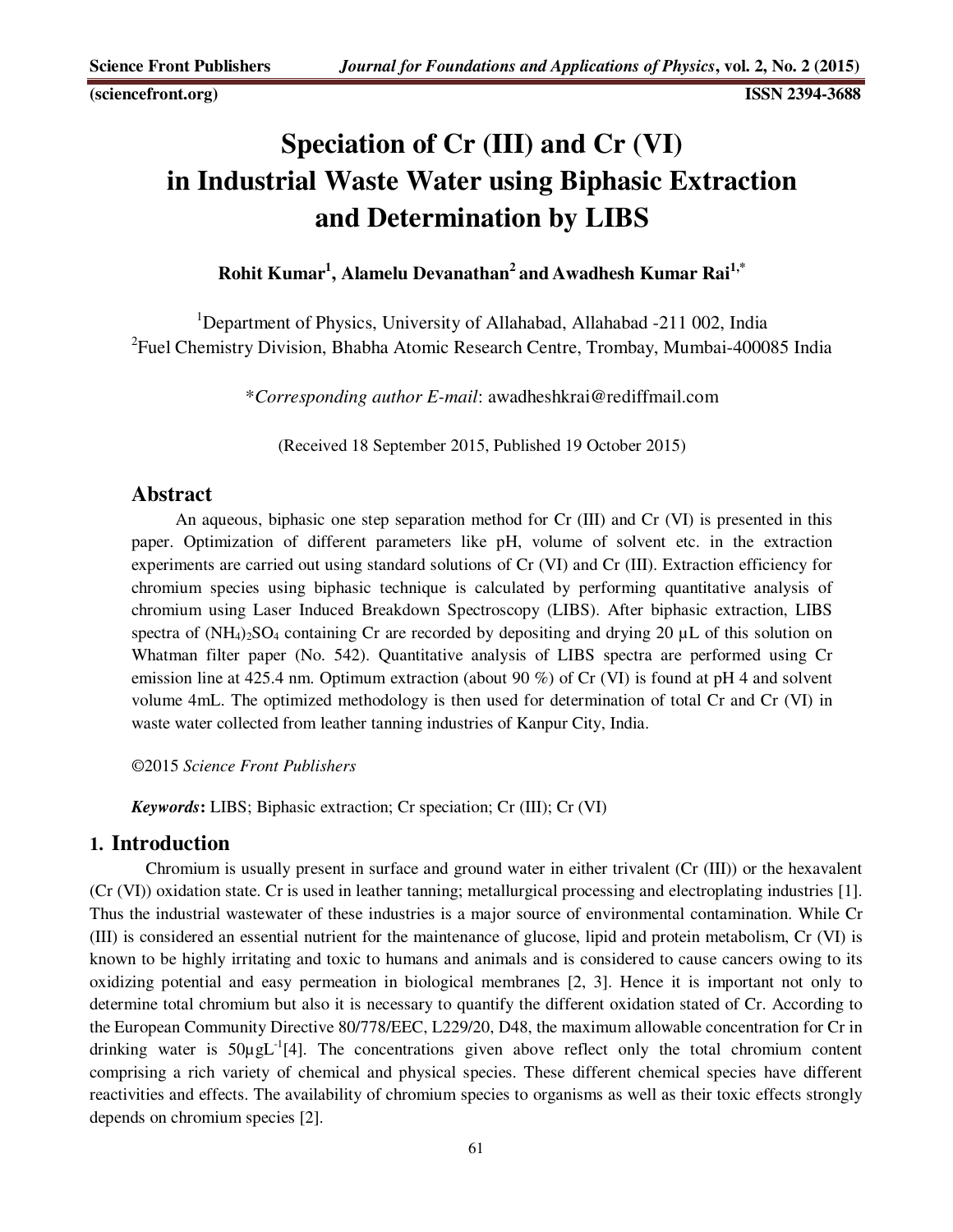Speciation studies on chromium have been reported in literature using ion chromatographic techniques [5, 6]. While this methodology is simple, it is not suitable for field applications. Biphasic liquid extraction, performed in two-layer liquid medium composed of an organic solvent phase (polymer) and an aqueous phase (inorganic salt), is one of the promising alternatives to other solvent extraction techniques because of its outstanding advantages in separation capacities. Several methods have been reported for the quantification of the trivalent and hexavalent chromium species using different methods like ETAAS, AAS, Ion chromatography, ICP-MS, FAAS etc. after speciation using different method like membrane, Immobilized Moss, Adsorptive stripping voltammetry, Column Solid phase extraction etc. [7-12]. The major advantage of aqueous biphasic systems is the use of environmental friendly chemicals for separation. Cloud point extraction is another method for the speciation of the chromium species. Xiashi Zhu et al. have used cloud point extraction for speciation of chromium and applied ETASS for the quantification of chromium species [13]. Non-chromatographic speciation of Cr species at sub-ppb level was performed by Ignacio *et al.* and ETAAS was used for the quantitative analysis [14]. Selective solid-phase extraction of chromium species in environmental water samples was performed by Nan et al. using chromium(III)-imprinted 3-(2-aminoethylamino) propyltrimethoxysilane (AAPTS)-functionalized silica gel sorbent and the ICP was employed for the quantification [15]. A new on-line flow injection (FI) procedure for the sequential separation, pre-concentration and speciation of Cr(III)/Cr(VI) species in different matrices using solid phase extraction and flame atomic absorption spectrometry (FAAS) was reported by Serkan et al. [16].

In the present study, a biphasic separation method combined with LIBS has been optimized to obtain maximum extraction/separation efficiency between the two species of Cr. The optimized method was then applied to different industrial effluent solutions collected from the industrial area of Kanpur. Kanpur is well known for the leather industries, where chromium salts (chromium sulphate, chrome syntans, anchrome, etc.) were used for tanning purposes [1, 17, 18]. The effluents were selected to get an idea about the amounts of Cr (III) and Cr (VI) in the industrial waste as these effluents are being used for the irrigation purpose in the nearby areas of the industries. For quantification of chromium, laser induced breakdown spectroscopy (LIBS) was employed.

#### **2. Material and Method**

### **2.1 Reagents**

A stock solution of Polyethyleneglycol (PEG) [50% w/v] with average molecular weight 2000 was prepared. A stock solution of  $(NH_4)_2SO_4$  [50% (w/v)] was also prepared. Stock solution (1000  $\mu gL^{-1}$ ) of Cr (VI) was prepared by dissolving exact amount of K<sub>2</sub>CrO<sub>4</sub>. ICP standard solution of Cr (III) (1000  $\mu$ gL<sup>-1</sup>) was used to prepare trivalent chromium solutions. 1 M  $H<sub>2</sub>SO<sub>4</sub>$  and 0.5 M NaOH solutions were prepared and used for pH adjustment in the extraction experiments. All the solutions were prepared using Millipore water with conductivity of  $10^{-18}$  ohm-m and high purity reagents (M/s. Merck).

## **2.2 Biphasic Extraction**

For the bi-phasic extraction, PEG and ammonium sulphate were mixed in a 60 mL separation funnel. At the same time, the chromium sample (sample for the chromium speciation) was added into the funnel. The funnel was kept on automatic shaking machine at constant speed for 10 minutes. After 10 minutes shake, the funnel was kept horizontally for 10 minutes at rest. After that PEG phase containing Cr (VI) goes up whereas the sulphate phase containing Cr (III) comes down in the funnel [19]. Thus using the separation funnel, both PEG and  $(NH_4)$ <sub>2</sub>SO<sub>4</sub> can be separated containing hexavalent and trivalent chromium respectively.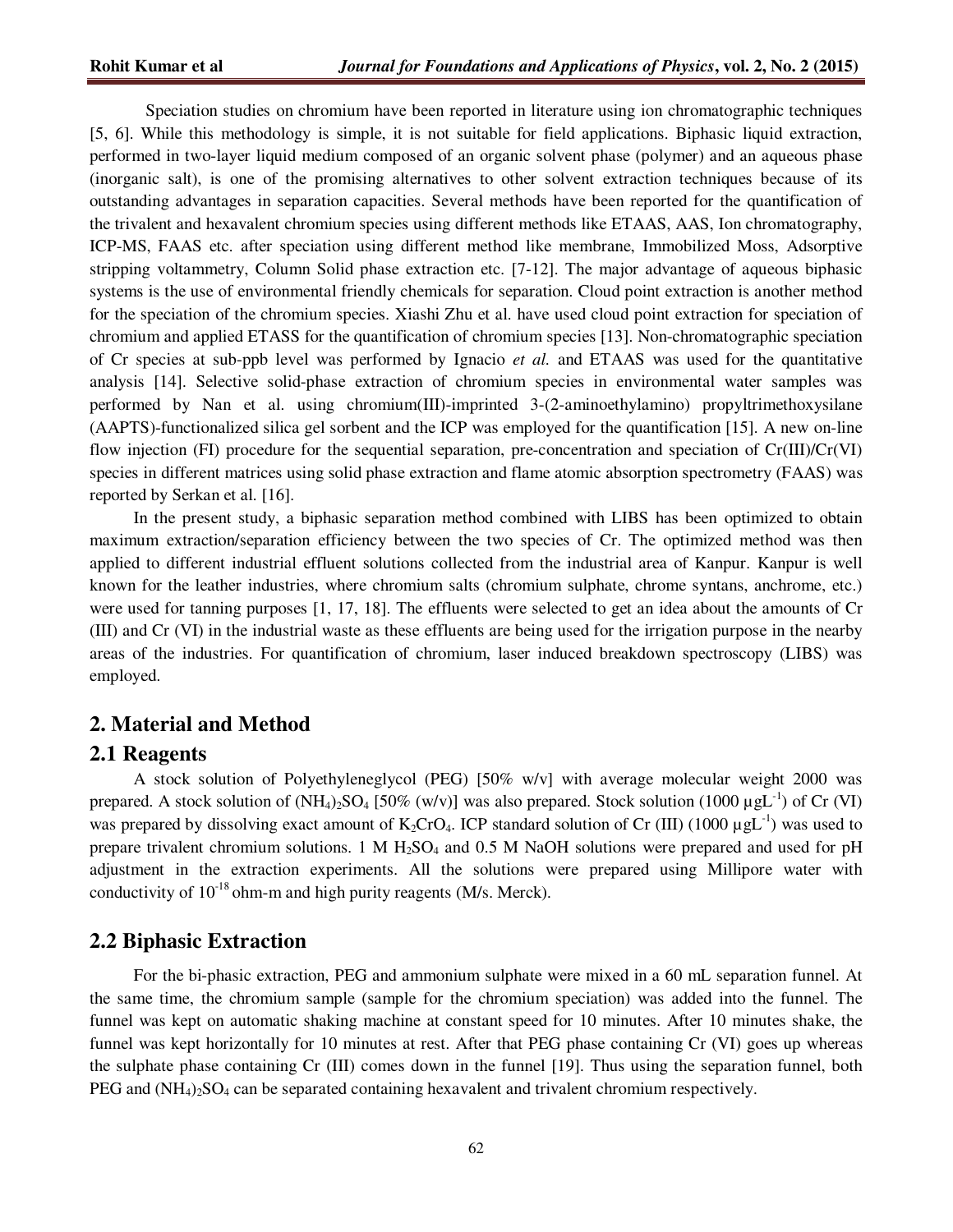PEG and the sulphate were taken in equal volume. The extraction procedure was carried out at different pH to get the most appropriate pH for the maximum extraction of Cr (III) and Cr (VI). Different amounts of Cr (III) and Cr (VI) were used to optimize the method.

#### **2.3 Analytical method used for the Quantification**

LIBS have several advantages over traditional analytical methods for field application as it is quick, inexpensive, and eco-friendly physical technique. Therefore quantification of chromium present in the  $(NH_4)_2SO_4$  after extraction was carried out by LIBS. Small amount (20 ( $\mu$ L)) of the extracted solution  $((NH_4)_2SO_4$  containing Cr) was deposited on the filter paper (No. 542) and the LIBS spectra of the deposited sample was recorded. In the present work, a Q-switched Nd:YAG laser (continuum surelite III-10) was used. Second harmonic (532 nm) of Nd:YAG laser having pulse width of 4 nanosecond and repetition rate of 10Hz was focused to create the plasma on the sample surface. Emission from the plasma was collected with a collimator (Andor Collimator, CC52) and the collected emission was fed to the spectrometer (Andor mechelle 5000) equipped with intensified charged couple device (ICCD) (Andor iStar DH334T) through the optical fiber cable connected between collimator and spectrometer. Intensity and wavelength calibrations of the spectrograph-ICCD were done using the Deuterium-Halogen (DH-2000-BAL, Ocean Optics, USA) and Hg-Ar lamps (HG-1,Ocean Optics, USA), respectively. LIBS spectrum was recorded at the 10 mJ laser energy. A plano convex lens of focal length 15 cm was used to focus the laser beam on the sample surface. Gate delay and gate width were also optimized as 1µs (gate delay) and 10 µs (gate width) to get better S/B ratio.



Figure 1: Calibration curve using Cr (425.4nm)

Calibration curve method was employed for the quantification of Cr present in the extracted  $(NH_4)_2SO_4$ solution. To draw the calibration curve, different standard solutions having known amounts of chromium concentration were prepared in  $(NH_4)_2SO_4$ ). 20 µL of the solution (from different concentrations) was deposited and dried using a drier on the Whatman paper (No. 542) and LIBS spectra of different standards were recorded under optimized conditions. Calibration curve was drawn for the different analyte concentrations of Cr at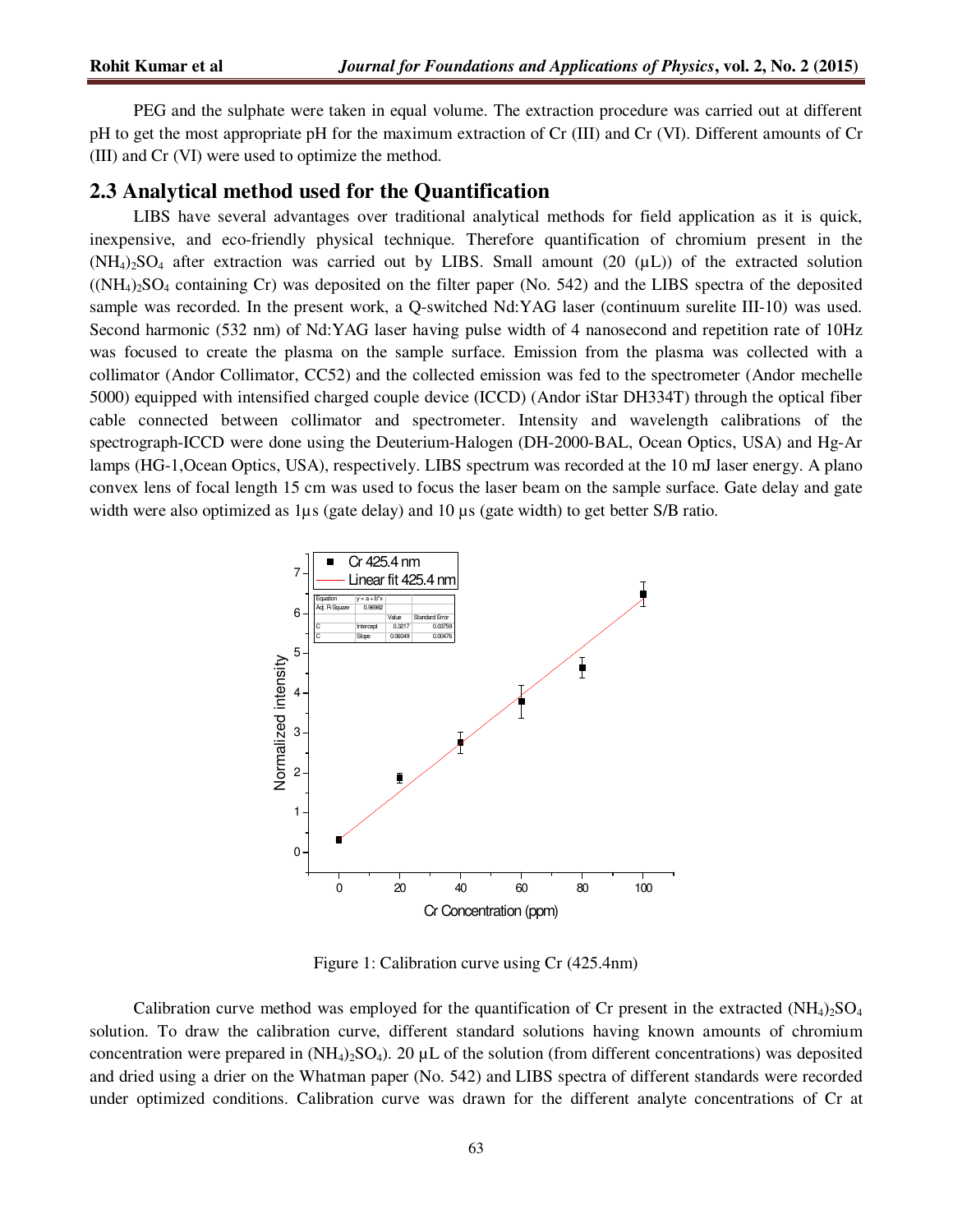wavelength 425.4 nm and is shown in the Figure 1. Determination of concentration of Cr species in the industrial waste is described in the following paragraph.

For the detection and quantification of the Cr species,  $20 \mu L$  of the solution from the salt phase was dried using a drier on the Whatman paper (No. 542) and LIBS spectrum was recorded. By comparing the spectral intensity of Cr (425.4 nm) in LIBS spectrum of unknown sample, amount of Cr (III) was determined using calibration curve.

# **3. Results and Discussion**

#### **3.1 Effect of pH**

To study the effect of initial pH on the extraction of Cr species, 4 mL of PEG (50% w/v) and 4 mL of  $(NH<sub>4</sub>)<sub>2</sub>SO<sub>4</sub>$  (50% w/v) solutions were taken. Known amount of Cr (III) standard was mixed and extraction procedure was performed at different pH values. Concentration of the Cr present in  $(NH_4)_2SO_4$  was determined by measuring spectral intensity of Cr (425.4 nm) in the LIBS spectra of the sample and comparing it with calibration curve in Figure 1. Extraction efficiency of PEG in this method is calculated using equation 1.

Amount (
$$
\%
$$
) extracted in PEG =  $\frac{\text{Amount of Cr extracted in PEG phase}}{\text{Amount of Cr taken initially in salt phase}} \times 100$ 

$$
= [1 - (\frac{\text{Amount of Cr present in salt phase after extraction}}{\text{Amount of Cr taken initially in salt phase}})] \times 100 \tag{1}
$$

The variation of the extent of distribution of speciation efficiency of Cr (III) at different pH is shown in the Figure 2. It is clear from the Figure 2 that the pH does not affect the extraction efficiency of trivalent chromium.

Similar extraction experiments were performed for the hexavalent chromium at different pH values and extraction efficiency for Cr (VI) is also plotted in Figure 2. It is clear from Figure 2 that maximum extraction for hexavalent chromium is achieved at pH 4.



Figure 2: Variation of extraction efficiency with pH for Cr (III) and Cr (VI)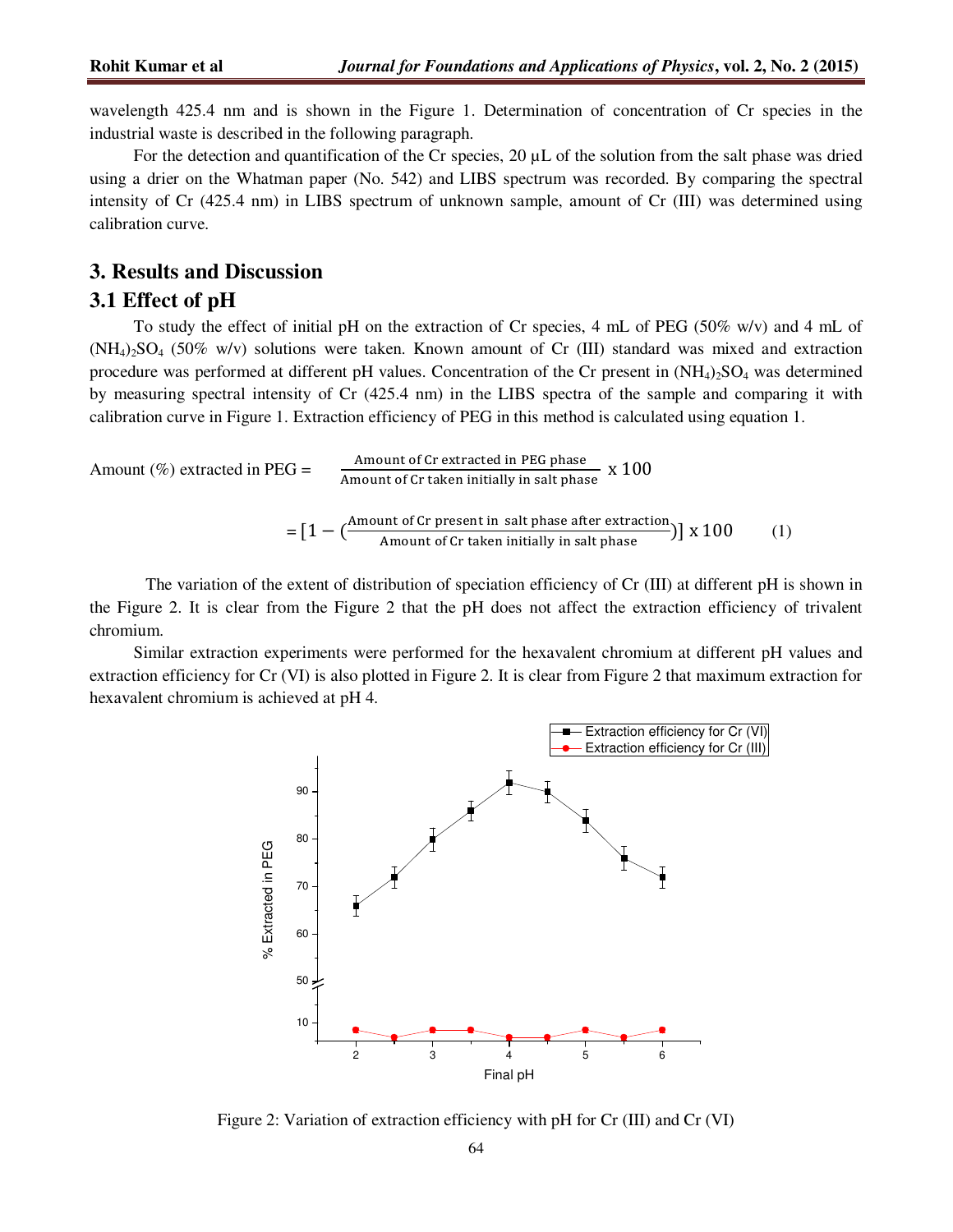# **3.2 Optimization of Cr (VI) uptake by PEG**

This experiment was performed to get the idea of the maximum amount of the hexavalent chromium that can be taken up by PEG. For speciation, 4 mL of each solution [PEG (50% w/v) and  $(NH<sub>4</sub>)<sub>2</sub>SO<sub>4</sub>$  (50% w/v)] was taken and extraction was performed for different [50µg to 250µg] amounts of Cr (VI). After extraction, the amount of the residual chromium present in  $(NH_4)_2SO_4$  was determined. Amount (%) of hexavalent chromium extracted in PEG was calculated using equation 1 and the variation in amount (%) extraction with amount of Cr (VI) and Cr (III) is plotted in Figure 3. Figure 3 shows that, for 50 µg of hexavalent chromium taken initially in salt phase, extraction is more than 90%. It is also clear from the Figure 3, that on increasing the amount of hexavalent chromium, significant amount of Cr (VI) remained in  $(NH<sub>4</sub>)<sub>2</sub>SO<sub>4</sub>$ . Thus for obtaining maximum extraction of Cr(VI), it should be less than 50 microgram in the sample to be analysed.

Similar experiment was also performed for trivalent chromium species and it was found that more than 95% of Cr (III) remained in  $(NH_4)$ , SO<sub>4</sub> for different amounts of trivalent chromium.



Figure 3: Variation of amount (%) extracted in PEG with amounts of Cr (VI) and Cr (III)

#### **3.3 Optimization of volumes of PEG and (NH4)2SO<sup>4</sup>**

An experiment for the extraction of trivalent chromium was performed to get suitable amount of the solvent [PEG and  $(NH_4)_2SO_4$ ] for maximum extraction. Amount of PEG and  $(NH_4)_2SO_4$  was varied from 1 mL to 4 mL while amount of trivalent chromium was kept fixed (50 µg) during extraction. Extraction efficiency for trivalent chromium with volume of solution [PEG and  $(NH_4)_2SO_4$ ] is shown in Figure 4. Similar experiment was done using hexavalent chromium and extraction efficiency is plotted in Figure 4.

It is observed that volume of salt phase or PEG taken initially does not affect the efficiency (%) of trivalent chromium whereas maximum amount  $(\%)$  of Cr (VI) is extracted in PEG phase when 4 ml of PEG and  $(NH_4)_2SO_4$  were used.

After optimization of the different parameters like pH, volume of PEG and  $(NH_4)_2SO_4$ , for the extraction of chromium species in solution containing Cr (VI) or Cr (III) individually, an experiment was performed to see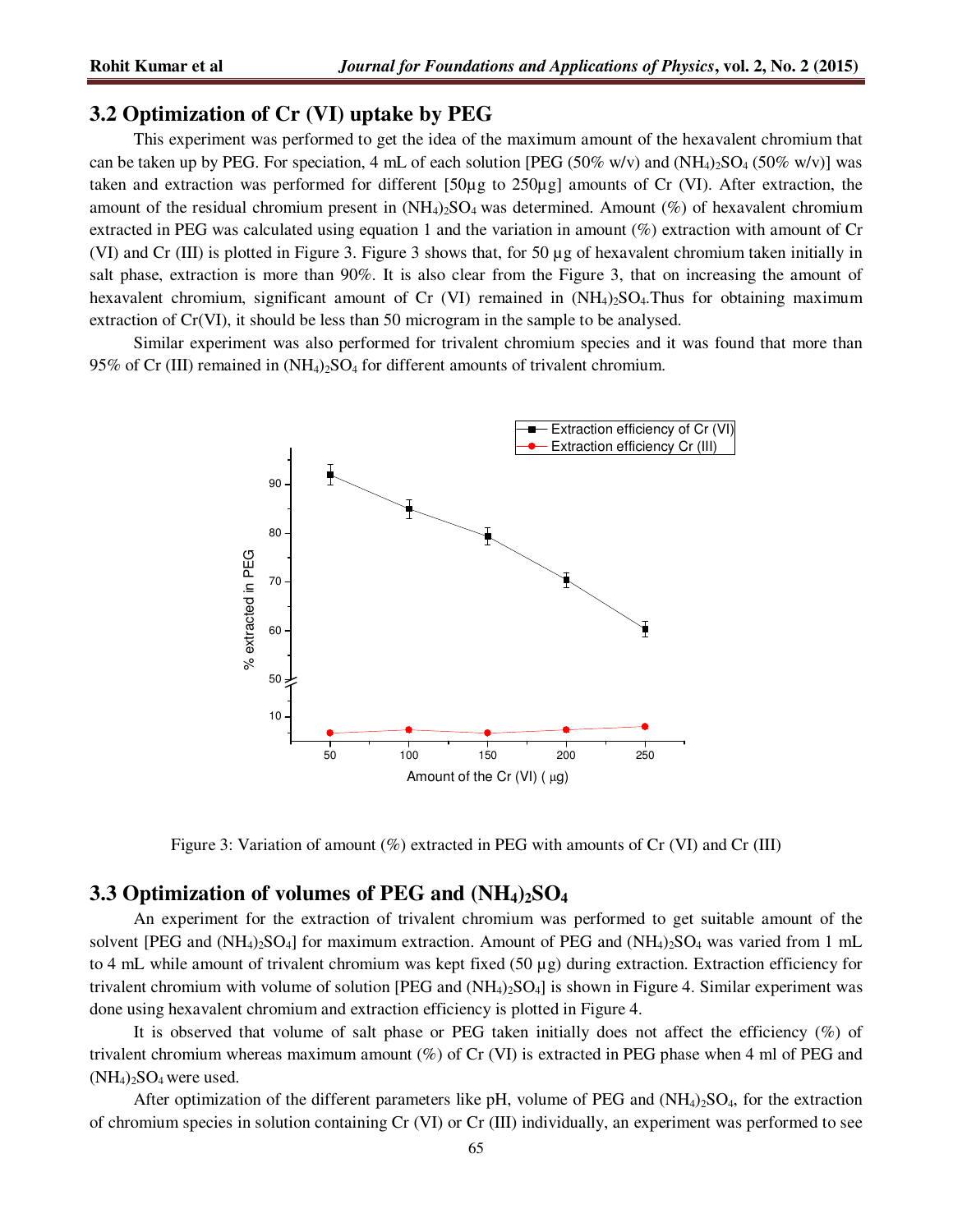the extraction efficiency of Cr species in a mixture containing both Cr (III) and Cr (VI). Two mixtures containing i) 75 µg Cr (III) and 75 µg Cr (VI) and ii) 100 µg Cr (III) and 50 µg Cr (VI) were prepared in tap water and extraction was performed under the optimised conditions.

The amount of Cr in the  $(NH_4)_2SO_4$  was determined after extraction in the above mixtures and the results are given in Table1.

In solution 1, after extraction 75  $\mu$ g should be present the  $(NH_4)_2SO_4$  and rest must be in PEG. But Table 1 clearly reveal that 80 µg of Cr is present in  $(NH_4)_2SO_4$ . Similarly in solution 2, Cr amount in  $(NH_4)_2SO_4$  is close to that of the expected amount.



Figure 4: Amount (%) of Cr species extracted in PEG with variation in volume of PEG and  $(NH_4)_2SO_4$  taken for extraction

Table 1: Cr amount expected and obtained in the salt phase after extraction

| <b>Solution</b> | Total $Cr(\mu g)$<br>$[Cr (III) + Cr (VI)]$ | $(NH_4)_{2}SO_4 (\mu g)$ | Expected amount of Cr in the Amount of Cr determined in the<br>$(NH_4)_2SO_4$ after extraction (µg) |
|-----------------|---------------------------------------------|--------------------------|-----------------------------------------------------------------------------------------------------|
| Solution 1      | $75+75=150$                                 | 75                       | 80                                                                                                  |
| Solution 2      | $100+50=150$                                | 100                      | 102                                                                                                 |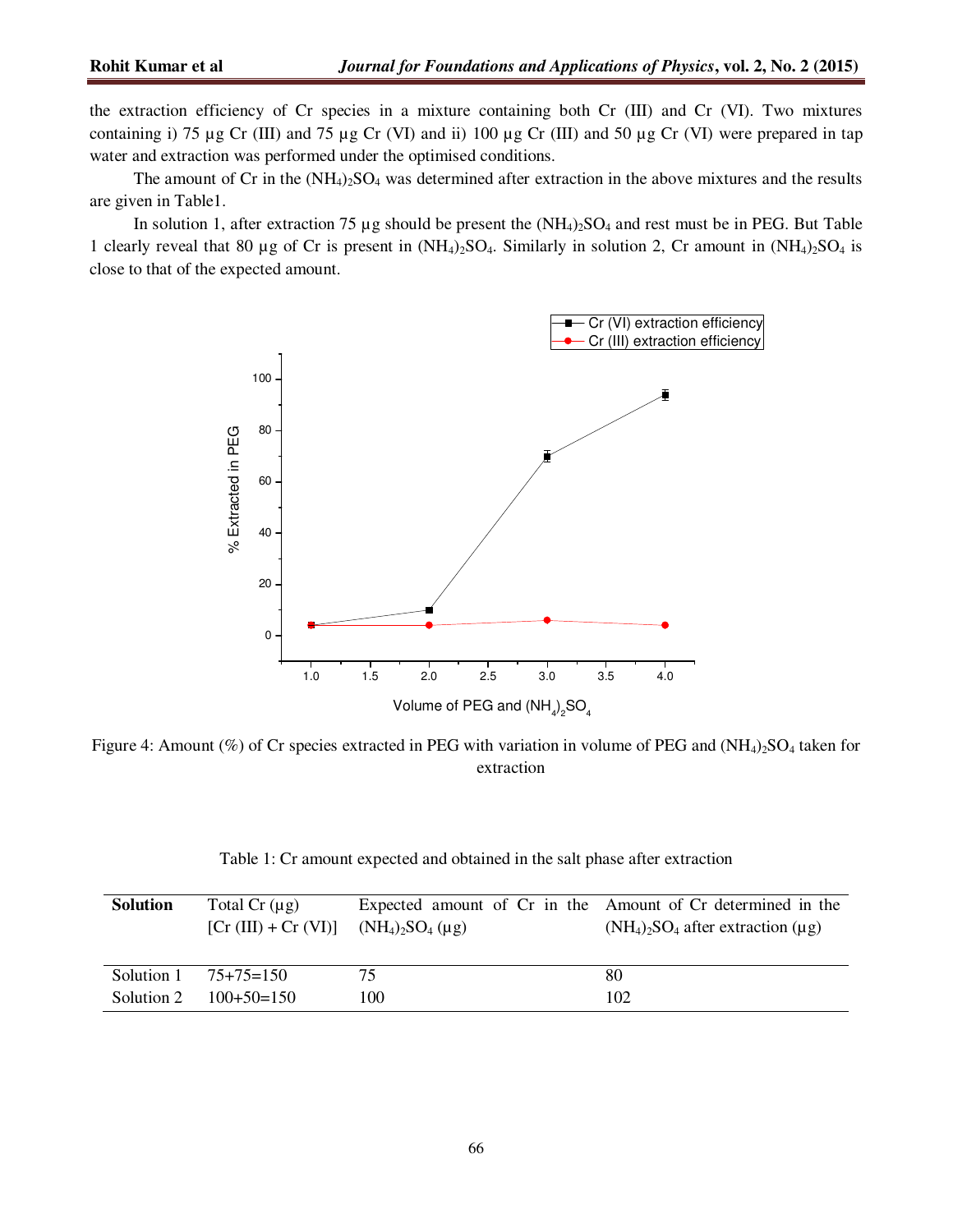## **3.4 Speciation study of the industrial effluent samples**

The above optimized extraction method was then applied for speciation of chromium in the samples collected from the industrial area of the Kanpur where a large number of the leather tanning industries are situated. Industrial waste water was collected (200mL) from different locations near industries like agriculture field, waste water treatment plant of Kanpur. Details of the collected samples are given in the Table 2. After collection, 20 mL dilute  $HNO<sub>3</sub>$  (Suprapure) was added to each sample and these were kept in the ice-box and brought to the laboratory and the experiments were performed in the laboratory within 6 hours of collection of the samples. The samples were filtered with Whatman filter paper 42 to remove the sludge from the industrial waste effluent.

To determine the total chromium amount, 20  $\mu$ L of sample was deposited and dried on the whatmann filter paper, and LIBS spectra were recorded. The amount of the chromium was determined using calibration curve shown in Figure 1. Total amount of the chromium are given in Table 3.

| Sample No. | <b>Details of the Sample</b>                              |
|------------|-----------------------------------------------------------|
| Sample 1   | Industrial waste effluent                                 |
| Sample 2   | Industrial waste effluent after one step of the treatment |
| Sample 3   | Waste water from the solid waste sludge                   |
| Sample 4   | After complete treatment which is used for irrigation in  |
|            | nearby fields.                                            |

Table 2: Details of the samples collected from the industrial area

Table 3: Total Cr Amount and Cr (III) amount in the industrial effluent samples

| Sample   | Total amount of Cr<br>$(\mu g)$ | Amount of the Cr (III)<br>(µg) | $%$ of Cr(VI) in sample |
|----------|---------------------------------|--------------------------------|-------------------------|
|          |                                 |                                |                         |
| Sample 1 | 315                             | 300                            | 4.8                     |
| Sample 2 | 250                             | 215                            | 14                      |
| Sample 3 | 372                             | 340                            | 8.6                     |
| Sample 4 | 90                              | 75                             | 16.7                    |

It is clear from Figure 3 that maximum extraction efficiency is obtained when solution (sample) contains upto 50  $\mu$ g of Cr (VI). But total amount of Cr (i.e. Cr (III) + Cr (VI)) is higher (Table 3, total Cr amount) than optimized value (50  $\mu$ g in 4 mL). Therefore, to get more than 90% separation of Cr (III) and Cr (VI) from industrial waste samples 1 to 3 were diluted 10 times and sample 4 was diluted 5 times. Extraction experiment was performed for all the diluted samples. After extraction, 20  $\mu$ L of (NH<sub>4</sub>)<sub>2</sub>SO<sub>4</sub> containing Cr (III) was deposited and dried on whatmann filter paper and their LIBS spectra were recorded. A typical LIBS spectrum of the industrial effluent after extraction is shown in Figure 5. Presence of atomic lines at 425.4 nm, 427.4 nm and 428.9 nm confirms the presence of chromium in  $(NH_4)_2SO_4$ .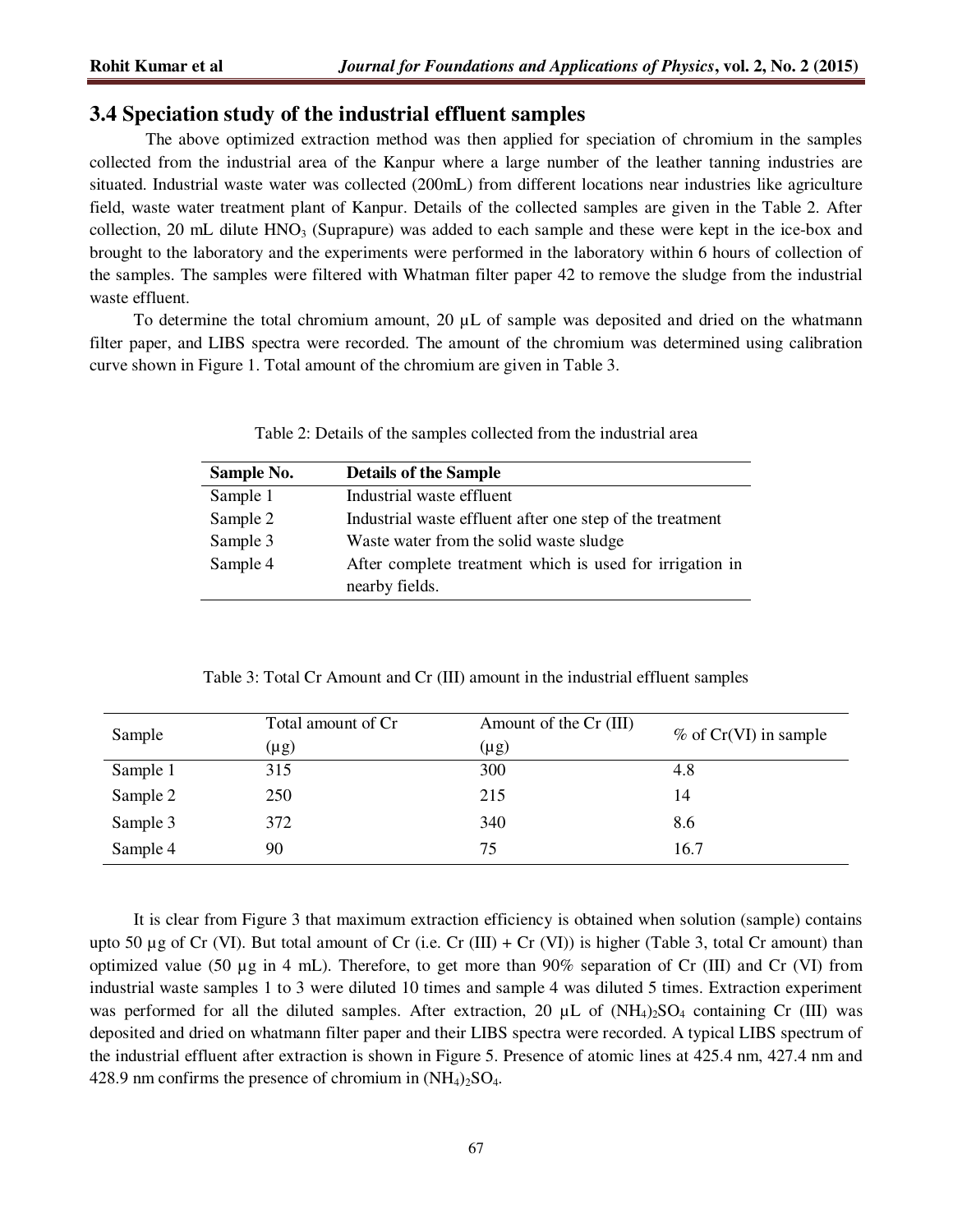

Figure 5: Presence of spectral lines of Cr in the LIBS spectrum of  $(NH_4)_2SO_4$  after extraction

Amount of chromium in the  $(NH_4)$ ,  $SO_4$  was determined using calibration curve method and results are given in Table 3. To determine Cr (VI), amount of chromium in  $(NH_4)_2SO_4$  after extraction was subtracted from total amount of chromium obtained before extraction. Total Cr (before extraction) and Cr (i.e. Cr (III) + residual Cr (VI)) present in  $(NH_4)_2SO_4$  after extraction in the collected industrial effluent samples are given in Table 3.

It is clear from Table 3 that most of Cr in the waste water is present in the form of Cr (III) species. The content of Cr (VI) species is increasing as the process of treatment of effluent continues which may be due to the high pH of the waste water samples. It can be seen that about 70% of Cr in the effluent is removed in the processing (from samples 1, 3 to 4), but still the amount of Cr present in the water used for irrigation contains significant amount of Cr when compared to the permissible limits.

#### **4. Conclusion**

An aqueous biphasic system consisting of  $(NH_4)_{2}SO_4$  and polyethylene glycol was employed for separation of the two species of chromium (Cr) i.e. Cr (III) and Cr (VI). More than 90 to 95% separation of the Cr species was achieved by optimizing pH and volume of the PEG and ammonium sulphate. LIBS technique was employed for the quantification of chromium in different solutions. The results of the present study show that about 70% of the chromium in the industrial waste water is present in the form of trivalent chromium. This biphasic extraction method is suitable for the separation of the species of Cr in the industrial waste water at the site since it does not require elaborate experimental apparatus. Moreover using portable LIBS systems, this method can be used for the quantification of Cr (III) and Cr (VI) in the industrial waste at site which will give insight into contamination monitoring/remediation efforts. This study also indicates that the total amount of chromium is higher than the permissible limits of  $50\mu gL^{-1}$  specified by European Community Directive 80/778/EEC, L229/20, D48.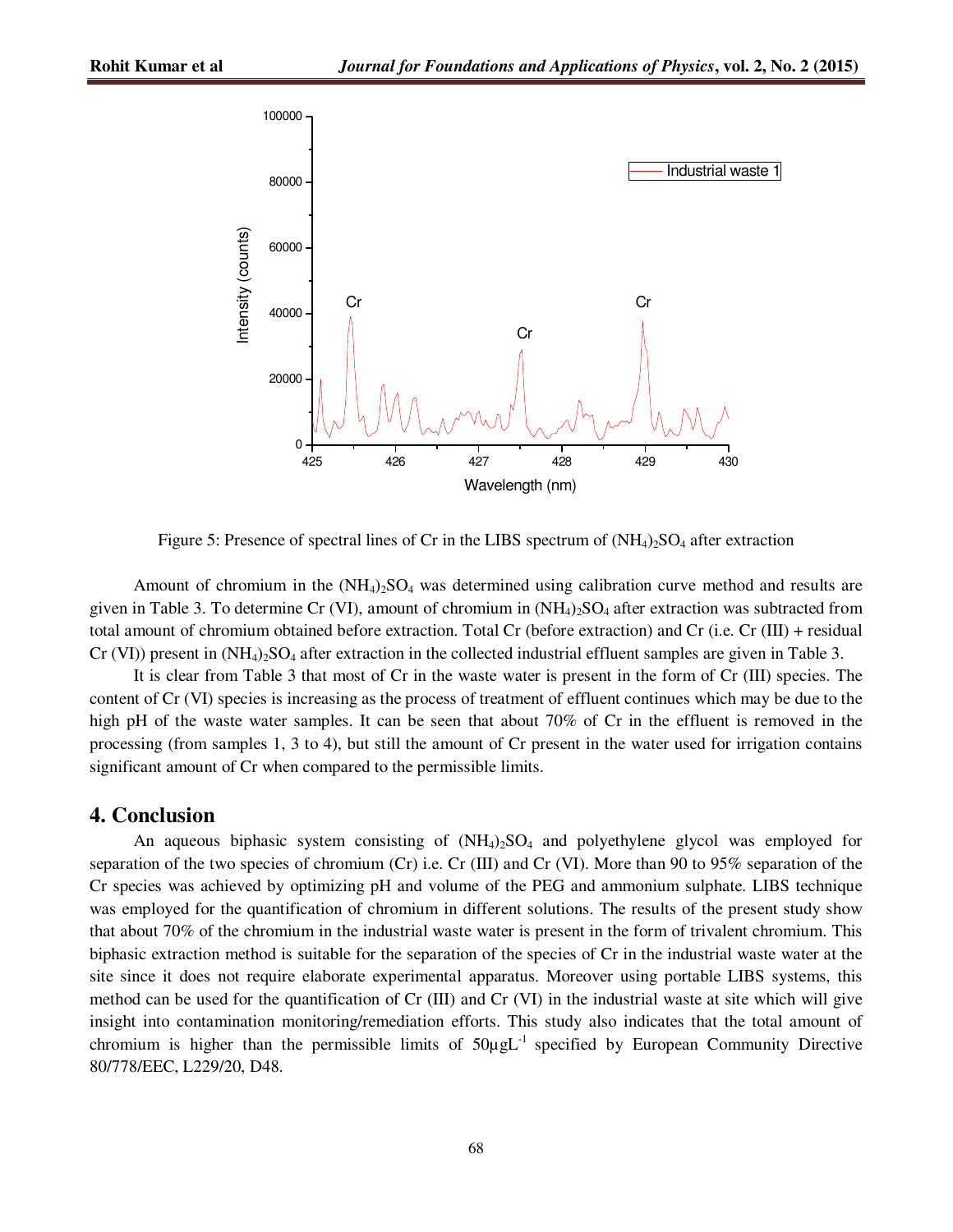## **Acknowledgement**

Financial assistance from BRNS-BARC, Mumbai (No. 2009/37/30/BRNS/2063), is gratefully acknowledged. One of the authors, Rohit Kumar, is grateful to BRNS-BARC for giving financial support as S.R.F. Authors thank Dr S K Aggarwal, Associate Director RC& I Group & Head FCD, BARC, for his support and encouragement and suggestions. Authors also thank Dr. S. Kannan, Head FCD for his support and encouragement.

## **REFERENCES**

- [1] S. S. Gowd, M. R. Reddy, P. K. Govil, "Assessment Of Heavy Metal Contamination In Soils At Jajmau (Kanpur) And Unnao Industrial Areas Of The Ganga Plain, Uttar Pradesh, India", *J. Hazard Mater*, **174,**  113-121 (2010)
- [2] L. Zhao, D. Fei, Y. Dang, X. Zhou, J. Xiao, "Studies On The Extraction Of Chromium (III) By Emulsion Liquid Membrane", *J. Hazard Mater*, **178,** 130-135 (2010)
- [3] M. L. Daugherty, "Toxicity Summary for Chromium: Oak Ridge", *Oak Ridge National Laboratory Chemical Hazard Evaluation and Communication Group*, No. **26** (1992)
- [4] European Union Council Directive 80/778/EEC of 15 July, "Relating To The Quality Of Water Intended For Human Consumption"*, Off. J. Eur. Commun.* **L229,** 11-29, (1980)
- [5] "Chromium Hexavalent (Atomic Absorption, Chelation-Extraction) Method 218.4", *Methods for Chemical Analysis of Water and Wastes,* US EPA Cincinnati, Ohio (1983)
- [6] A. M. Naghmush, K. Pyrzynska, M. Trojanowicz*,* "Determination Of Chromium In Different Oxidation States By Selective On-Line Preconcentration On Cellulose Sorbents And Flow-Injection Flame Atomic Absorption Spectrometry*", Analytica Chimica Acta*, **288,** 247-257 (1994)
- [7] A. Boughriet, L. Deram, M. Wartel*, "*Determination Of Dissolved Chromium (III) And Chromium (VI) In Sea-Water By Electrothermal Atomic Absorption Spectrometry"*, J. Anal. Atom Spectrom*, **9,** 1135-1142 (1994)
- [8] K. Dungs, H. Fleischhauer, B. Neidhart, *"*Methodische Ansatze Zur Cr (III)/Cr (VI)-Speciesanalyse Mit Hilfe Der Electrothermalen Atomabsorptionsspectrometrie Fresenius", *J. Anal. Chem.* **322**: 280-289 (1985)
- [9] "Determination Of Chromium By Ion Chromatography", Dionex (Thermo Scientific)*, Technical Note* **24**, (1991)
- [10] Qinhong CAI, Tsz-Wai NG, Kin-Hang Wong, Po-Keung Wong, Ya Xiong, Yonghua Wang, Ying Zhang, "Speciation Of Cr (III) And Cr (VI) In The Presence Of Chromium Azo Dye Acid Yellow 99 By Column Solid Phase Extraction*", International Conference on Biomedical Engineering and Biotechnology*, 1684- 1687 (2012)
- [11] Veronica Arancibia, Edgar Nagles, Marisol Gomez, Carlos Rojas, *"*Speciation Of Cr (VI) And Cr (III) In Water Samples By Adsorptive Stripping Voltammetry In The Presence Of Pyrogallol Red Applying A Selective Accumulation Potential"*, Int. J. Electrochem. Sci*., **7**, 11444-11455 (2012)
- [12] M. V. Balarama Krishna, K. Chandrasekaran, Sarva V. Rao, D. Karunasagar, J. Arunachalam, "Speciation Of Cr (III) And Cr (VI) In Waters Using Immobilized Moss And Determination By ICP-MS and FAAS", *Talanta*, **65**, 135-143 (2005)
- [13] Xiashi Zhu, Bin Hu, Zucheng Jiang, Mingfang Li, "Cloud point extraction for speciation of chromium in water samples by electrothermal atomic absorption spectrometry*", Water Research*, **39 (4),** 589–595 (2005)
- [14] Ignacio López-García, Yesica Vicente-Martínez, Manuel Hernández-Córdoba, "*Non-chromatographic speciation of chromium at sub-ppb levels using cloud point extraction in the presence of unmodified silver nanoparticles"*, *Talanta,* **132**, 23-28 (2015)